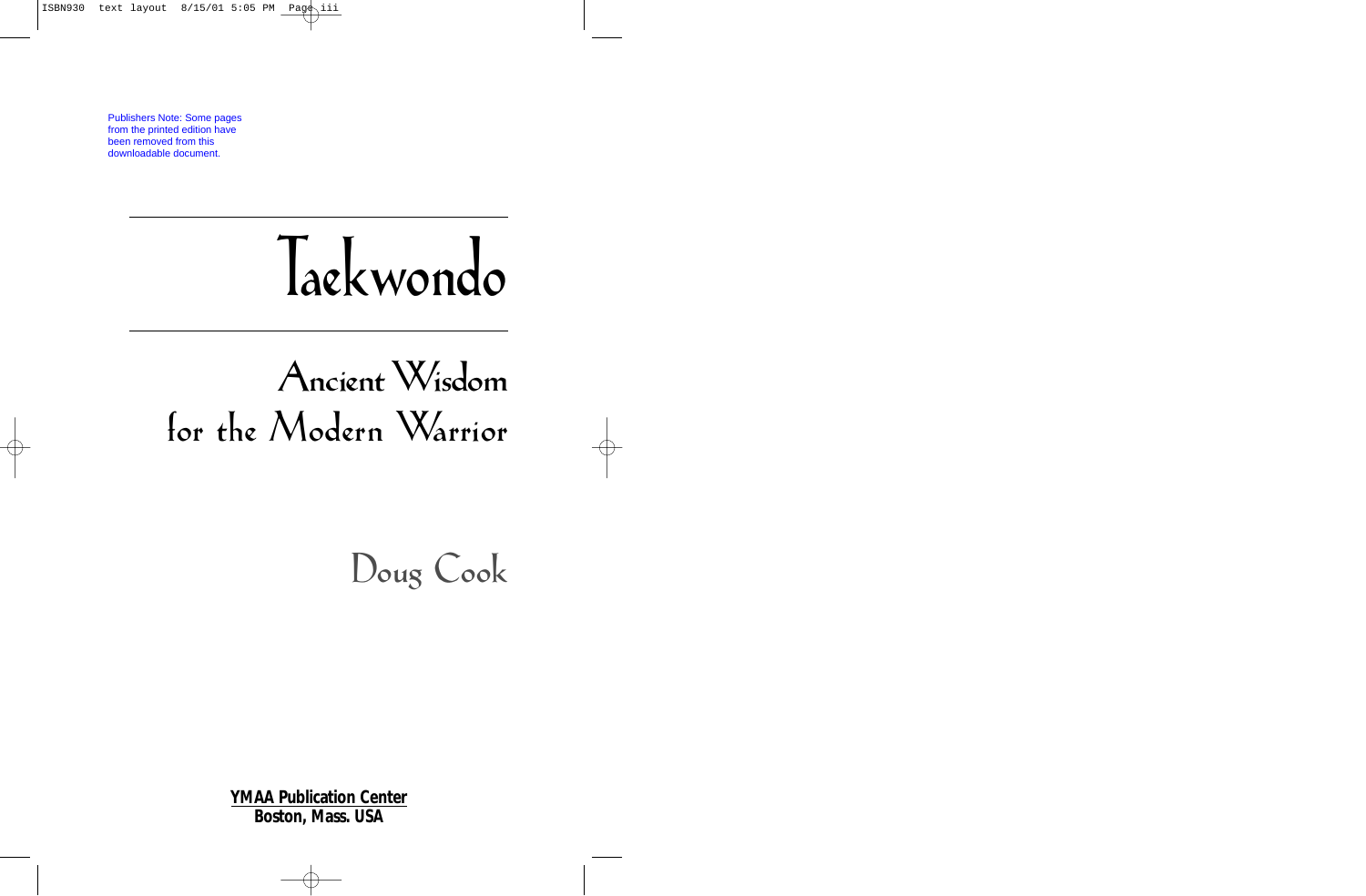**YMAA Publication Center** Main Office 4354 Washington Street Boston, Massachusetts, 02131 1-800-669-8892 • www.ymaa.com • ymaa@aol.com

10 9 8 7 6 5 4 3 2 1

Copyright ©2001 by Doug Cook

ISBN:1-886969-93-0

All rights reserved including the right of reproduction in whole or in part in any form.

**Publisher's Cataloging in Publication** *(Prepared by Quality Books Inc.)*

Cook, Doug. Taekwondo : ancient wisdom for the modern warrior / Doug Cook. -- 1st ed. p. cm. Includes bibliographical references and index. ISBN 1-886969-93-0 1. Tae kwon do. I Title.

GV1114.9.C66 796.815'3

QBI01-201111

All rights reserved including the right of reproduction in whole or in part in any form.

Cover design by Richard Rossiter Cover map courtesy Text photographs by Edited by David Ganulan

Printed in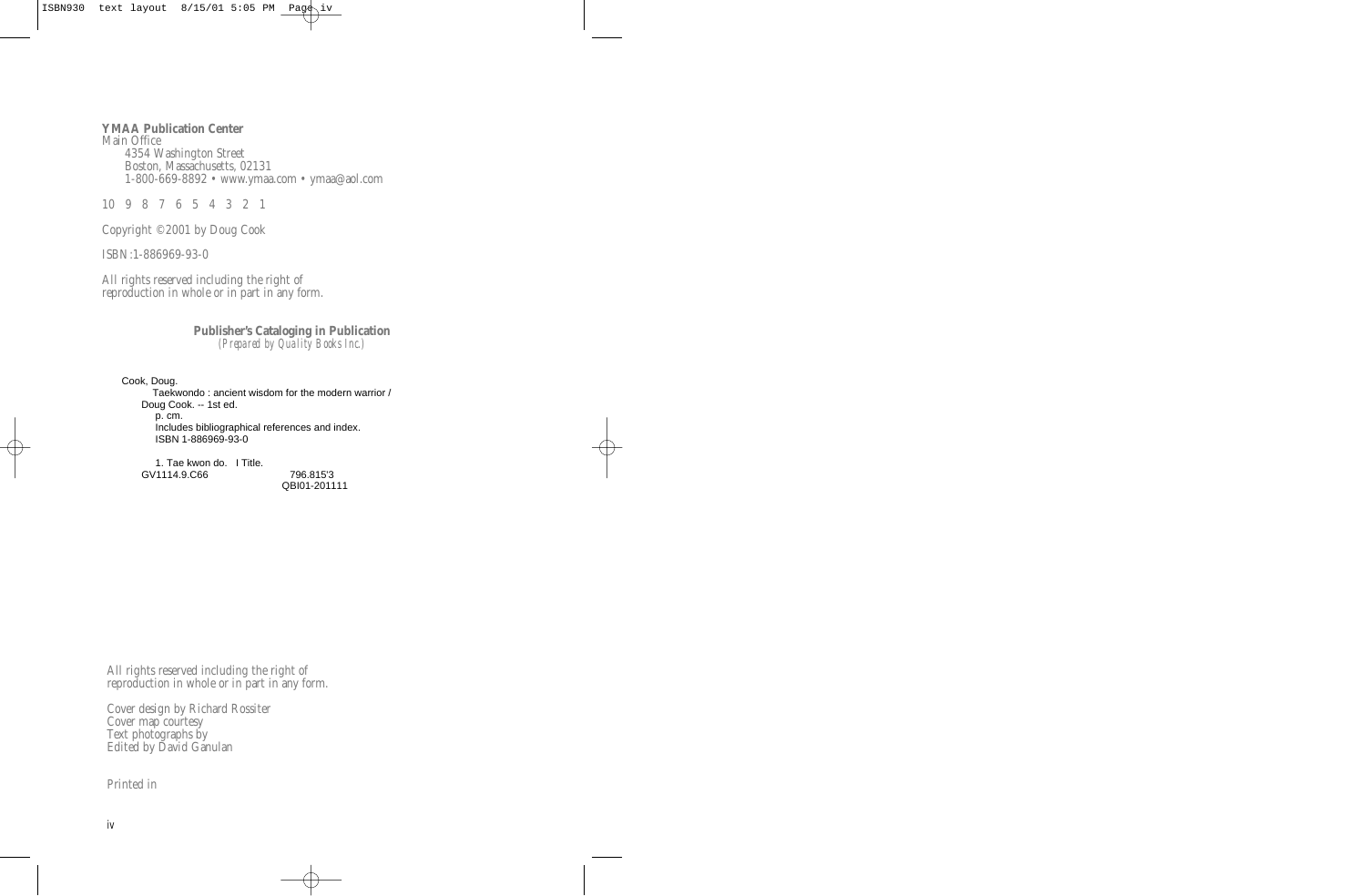## **Table of Contents**

| Chapter 1: | In the Shadow of the Hwarang. 1                              |
|------------|--------------------------------------------------------------|
| Chapter 2: |                                                              |
| Chapter 3: |                                                              |
| Chapter 4: |                                                              |
| Chapter 5: |                                                              |
| Chapter 6: |                                                              |
| Chapter 7: | Poom-Se-Moving Meditation 57                                 |
| Chapter 8: | The Student/Teacher Relationship 71                          |
| Chapter 9: |                                                              |
|            | Chapter 10: Ki-The Universal Life Force. 87                  |
|            |                                                              |
|            | Chapter 12: Personal Defense-Shields and Weapons 107         |
|            |                                                              |
|            | Chapter 14: Indomitable Spirit-The Power to Prevail 133      |
|            | Chapter 15: Martial Art Versus Martial Sport 145             |
|            | Chapter 16: Beyond Black Belt: Staying the Course. 159       |
|            | Chapter 17: An Action Philosophy  169                        |
|            |                                                              |
|            | Epilogue: Warriors of a Different War. 185                   |
|            | Appendix A: The Training and Dynamic Meditation of Kyung Won |
|            | Appendix B: Dynamic Meditation  197                          |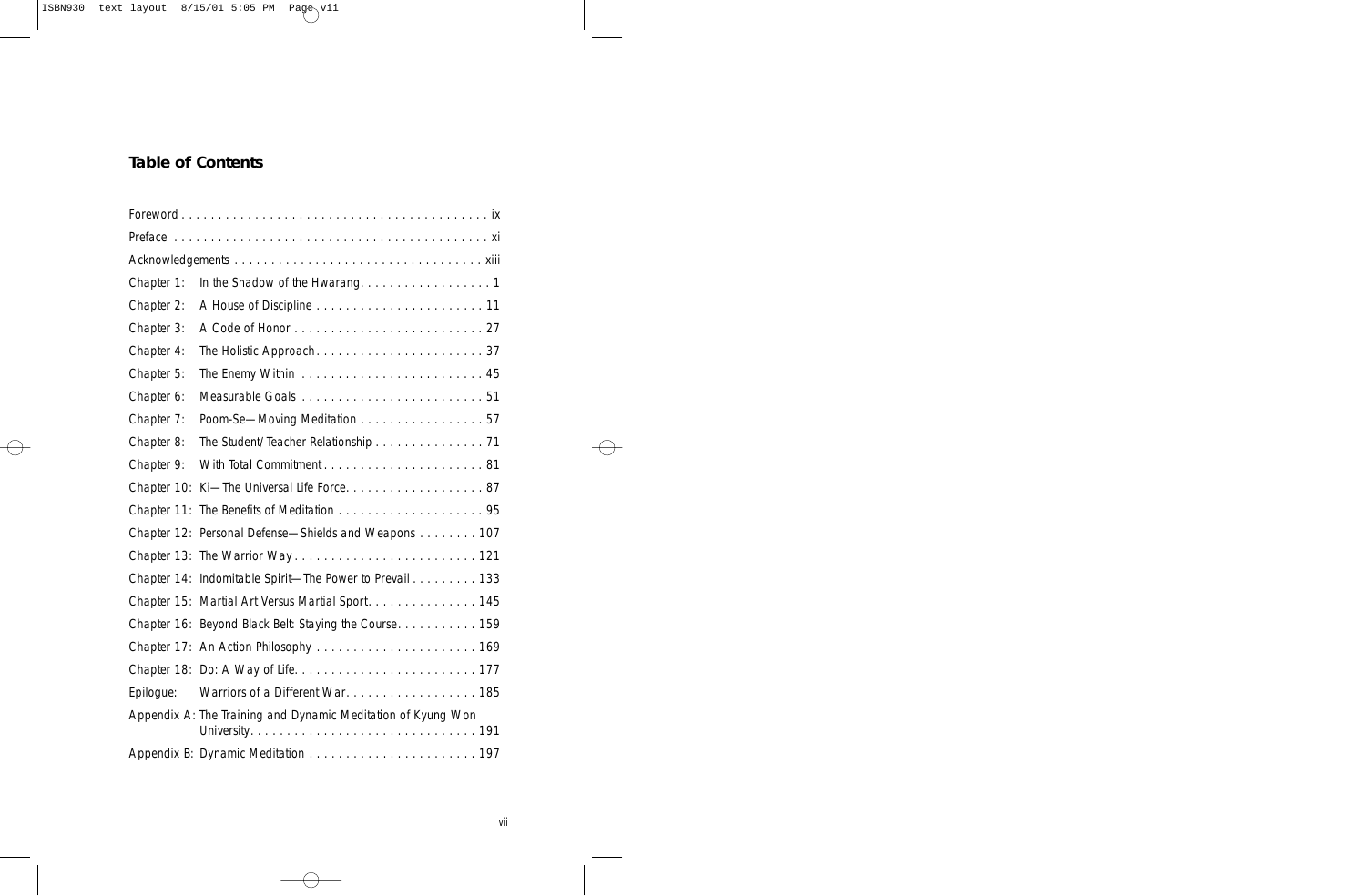| Appendix C: Martial Arts Organizations 205                  |  |
|-------------------------------------------------------------|--|
| Appendix D: Korean/English Translations for Taekwondo Terms |  |
|                                                             |  |
|                                                             |  |
|                                                             |  |
|                                                             |  |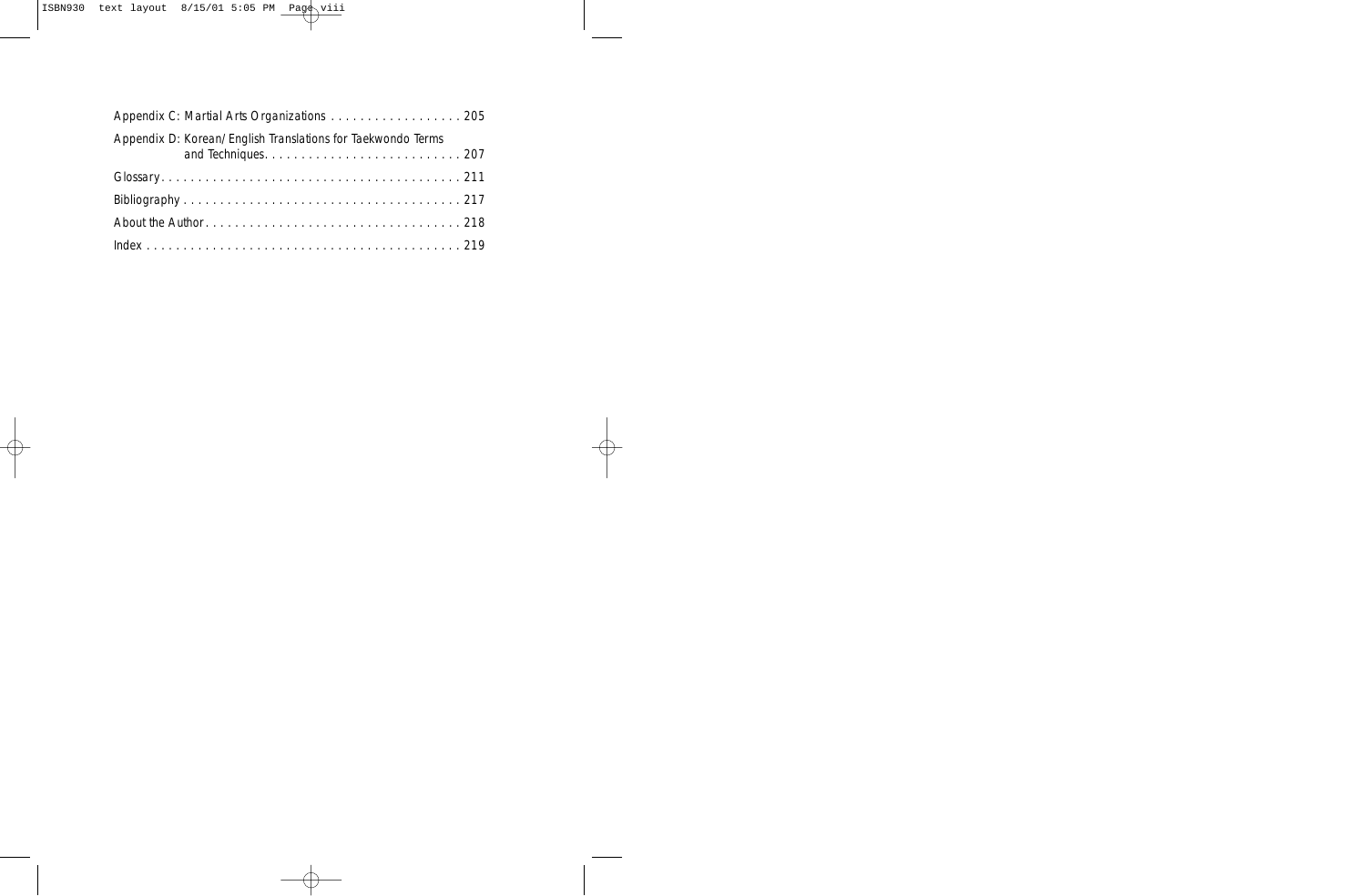#### **Foreword**

Following many years of diligence and hard work on the part of the World Taekwondo Federation under the direction of Dr. Un Yong Kim, taekwondo has finally gained recognition as a fullmedal Olympic sport. This is a major accomplishment considering the high standards set by the International Olympic Committee. As a native Korean, I am particularly proud of this achievement since it characterizes the true nature of the taekwondo spirit. However, it is important to recall that first and foremost taekwondo is a uniquely Korean martial art, as well as a world sport, with roots that date back to antiquity. It is rich in tradition and espouses a philosophy that if approached with sincerity has the potential of enriching the practitioner's life in a variety of ways.

Primarily, taekwondo remains an effective means of selfdefense. From the days of the Hwarang warriors of ancient Silla to the present it has consistently demonstrated its defensive value on the field of battle. Aside from its dynamic kicking techniques the art features a complete palette of hand strikes, arm locks and sweeps capable of disabling any assailant. In an effort to instill courage, the taekwondoist drills repeatedly in a series of controlled sparring techniques that strives to eliminate the fear associated with a physical confrontation. Moreover, through the application of the traditional forms, or poom-se, practitioners learn to defend themselves against opponents attacking from various directions thus cultivating agility, focus and strength. In addition, taekwondo has the ability to challenge the mind while nurturing the spirit through a ritual of disciplined practice; perseverance and patience are inculcated as the student moves through the ranks and develops advanced skills.

With the above in mind, it is essential, therefore, that we as martial artists look beyond the modern, competitive aspects of taekwondo in an effort to uncover the treasures that await through a holistic program of comprehensive training. In the past this has proven difficult at best given the scarcity of written material relating to the moral and philosophical components of the martial arts. Having personally authored several books on the subject, I have endeavored to map out the physical techniques of taekwondo in conjunction with their philosophical principles. Both students and colleagues alike have responded well to my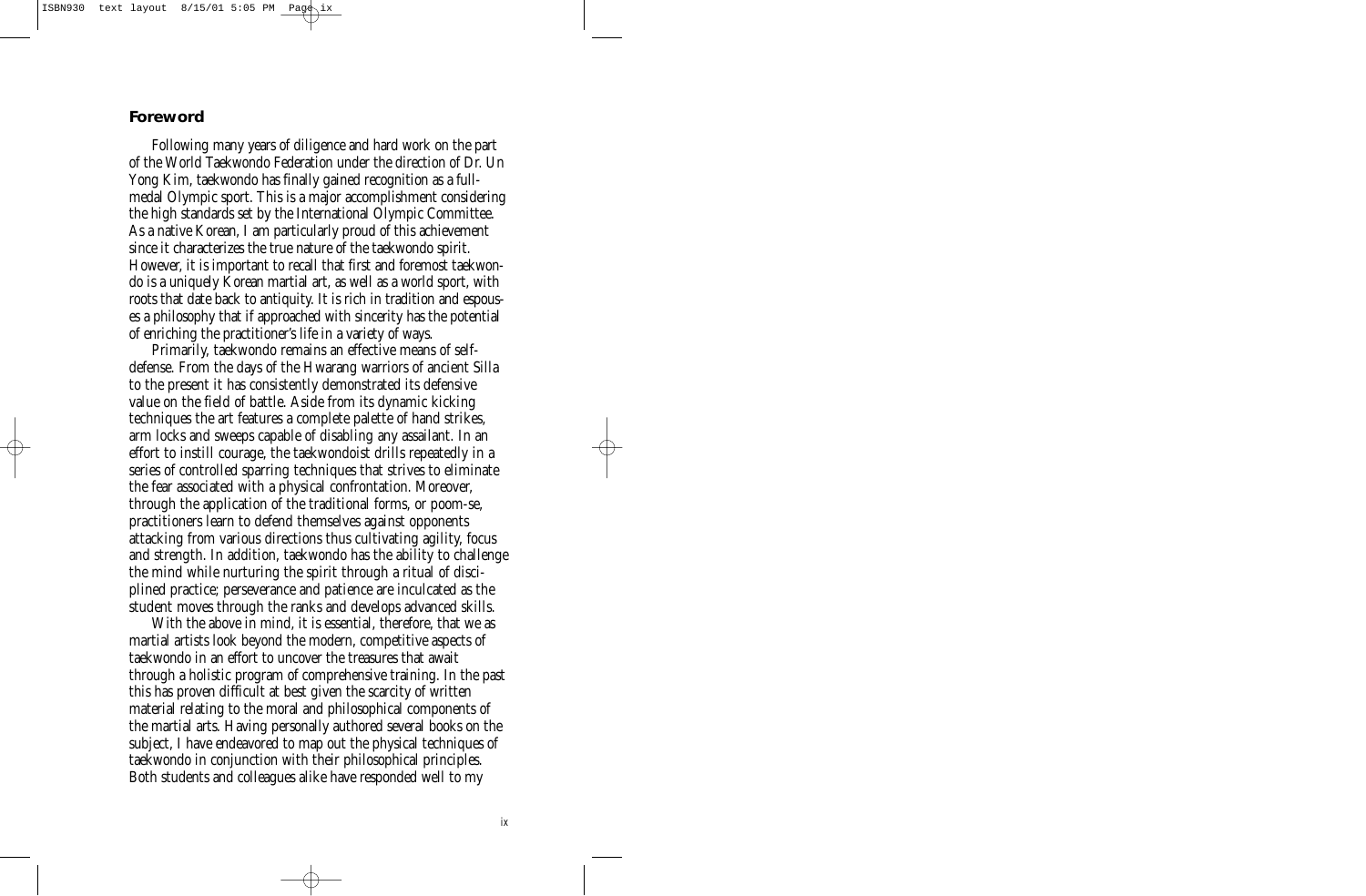work by finding great value in its pages. Consequently, it now gives me great pleasure to look on as one of my students assumes the literary mantle in an effort to forge yet another link in the great chain of knowledge as it relates to taekwondo.

It is clear to me that Mr. Cook is very much devoted to the martial arts through his treatment of the material in this book. Rather then address the physical techniques of the art in a "how to" fashion, as so many have done before, he has chosen instead to juxtapose advanced concepts of taekwondo in parallel with a blueprint for their application in daily life. While reading his work, I have often reflected upon a question many people have inquired about: whether I have ever needed to use my defensive skills in a realistic setting. My reply is that I rely on my knowledge by interacting on a social level with people on a daily basis. Likewise, by embracing the lessons in this book, the martial artist will learn to apply their skill each and everyday in a benign and beneficial manner. The chapters relating to meditation, ki development and personal defense are particularly useful in propagating a greater sense of well being, while the historical sections will animate a past wrapped in conflict and valor.

Furthermore, as a certified black belt instructor Mr. Cook speaks with authority and conviction in describing the many facets of the martial arts. The experience he has gained over the years in establishing his school, the Chosun Taekwondo Academy, has added to his credibility both as a martial artist and a teacher. Truly, if one can teach a technique effectively, they can claim it as their own.

In a world where commercialism prevails, the practice of taekwondo is often misused as a vehicle for self-aggrandizement. Mr. Cook, while maintaining a successful environment in his school, has instead chosen to take the high road by providing his students with a curriculum steeped in tradition. His work here only serves to fortify his elevated approach to an art replete with virtue and wisdom. It is my sincere hope that this volume will act as a global reference guide for generations of taekwondo students to embrace, now and in the future.

> *Grand Master Richard Chun 9th Dan Black Belt United States Taekwondo Association*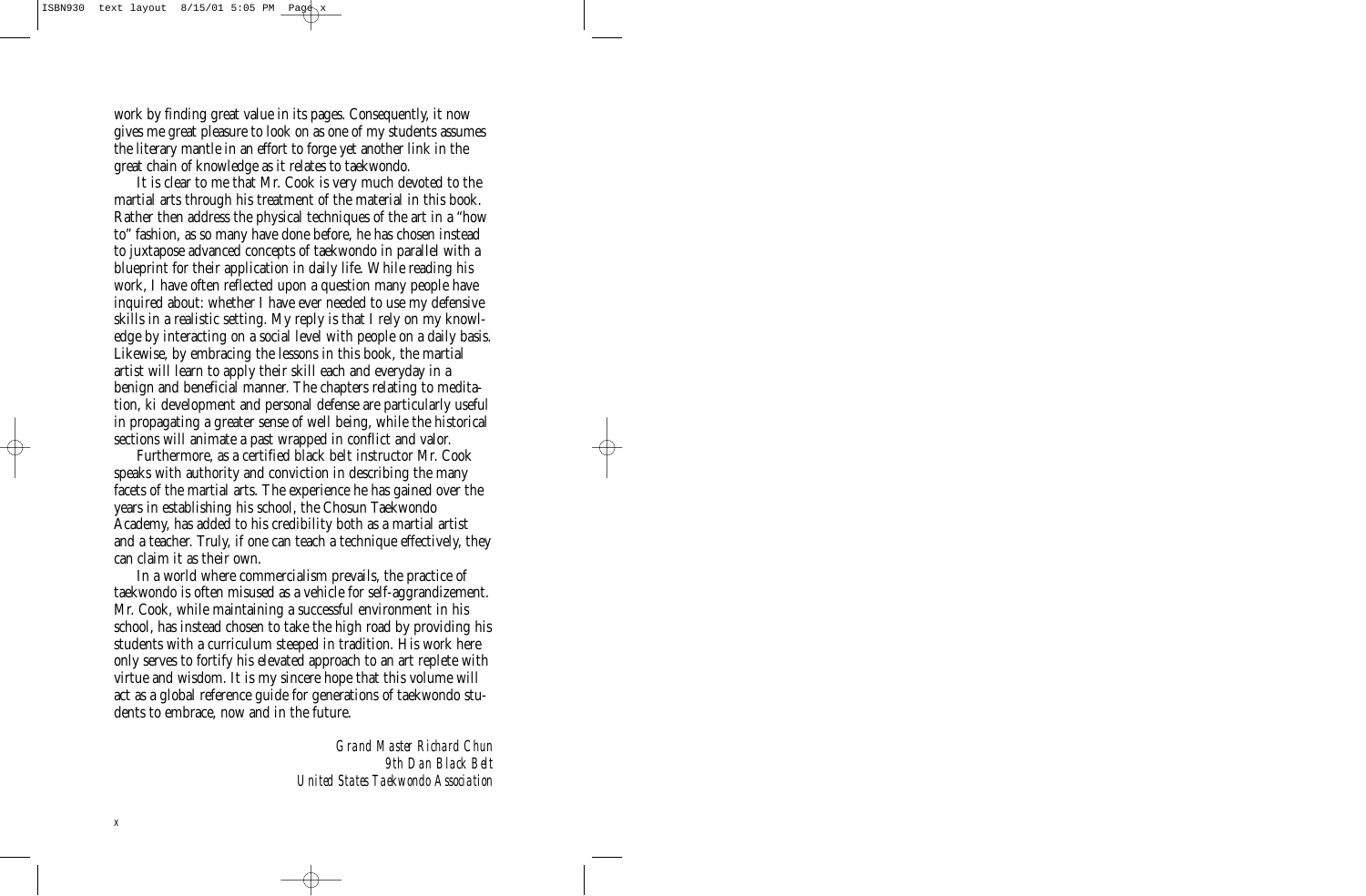#### **Preface**

In my search for knowledge concerning the philosophical and traditional aspects of the martial arts, I have come across a wealth of printed material focusing on various techniques and theory, but very little regarding the practical application of our discipline in living daily life. This void is further compounded when a practitioner enters the martial arts at an advanced age. Many mature students to whom I've spoken share my desire to find documentation to help them find a way to incorporate dojang practices into daily activities. I recall reading a book during an early phase of my training that did address these issues. The emotions it elicited were heart warming to say the least, and fortified my resolve and commitment to the martial arts even further. It was comforting to know that I was not alone in pursuing an endeavor that many would consider a long and difficult road. Taekwondo, my discipline of choice, is built on a foundation of foot and hand techniques that requires the practitioner to develop, among other attributes, strong leg muscles and quick reflexes. Demands placed on the individual by the vigorous training methods can sometimes seem overwhelming, and any sympathy with this frustration is indeed welcome. It is my intention, then, to demonstrate my devotion to the martial arts by attempting to provide a volume worthy of consideration by the serious student.

In today's world, it can be said that a person's moral fiber can be measured by the manner in which they cope with the adversities life sets before them. The way in which the situation is approached and solved, relative to our anxiety, is a function of the ethical stamina we've gained through our life experience. I propose therefore, that diligent training in the martial arts, at whatever age, can prepare the individual to face the aforementioned adversities with the spirit and courage of a modern day warrior.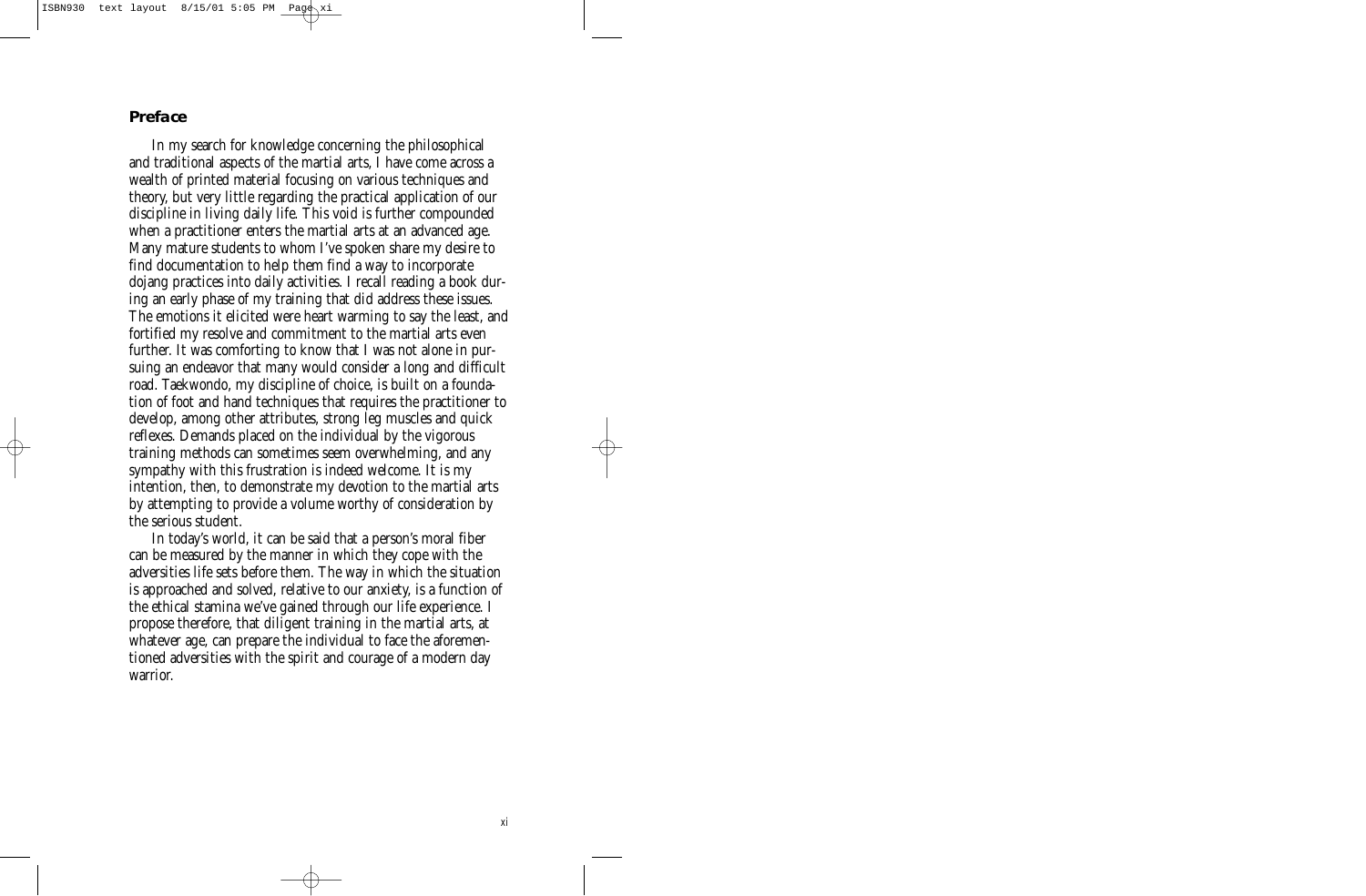#### **Acknowledgments**

There have been many people and places that have either directly or indirectly influenced this book in some way. It is important to me that I make mention of them here.

Grand Master Richard Chun for his untiring devotion to his many faithful students and to the martial art of taekwondo. Masters Samuel Mizrahi and Pablo Alejandro for their fine instruction and patience. Master Edmund Ciarfella for showing me the path in the first place. The student body of the Chosun Taekwondo Academy for their support. Hoyong Ahn for a great training experience in Korea. David Ripianzi at YMAA for making a dream come true. David Ganulin, my editor and fellow soulmate in the martial arts. Master Jou Tsung Hwa and Loretta Wollering of the Tai Chi Farm in Warwick, NY. Master Yang, Jwing Ming for allowing me to introduce myself. Ms. Johanna Masse of YMAA for answering my emails. John Jordan III and John D. Blomquist, Esq. for reading the drafts. My friends John and Irene Lord, for giving to our dojang. Jose at 1776 Coffee Shop, the Alpine Gourmet Coffee Shop. The Gingerbread House, Cape Hatteras, NC, my tranquil place. My Macintosh IIsi for putting up with my prose on those cold, early mornings. Starbucks coffee. Miss Wiener, my high school English teacher who brought life to my writing. Denny, Dave, and Dawn. Ian Turner Cook, an extraordinary martial artist. And, of course, two of the greatest people I have ever known, my parents, Roy and Joan Cook—the true warriors.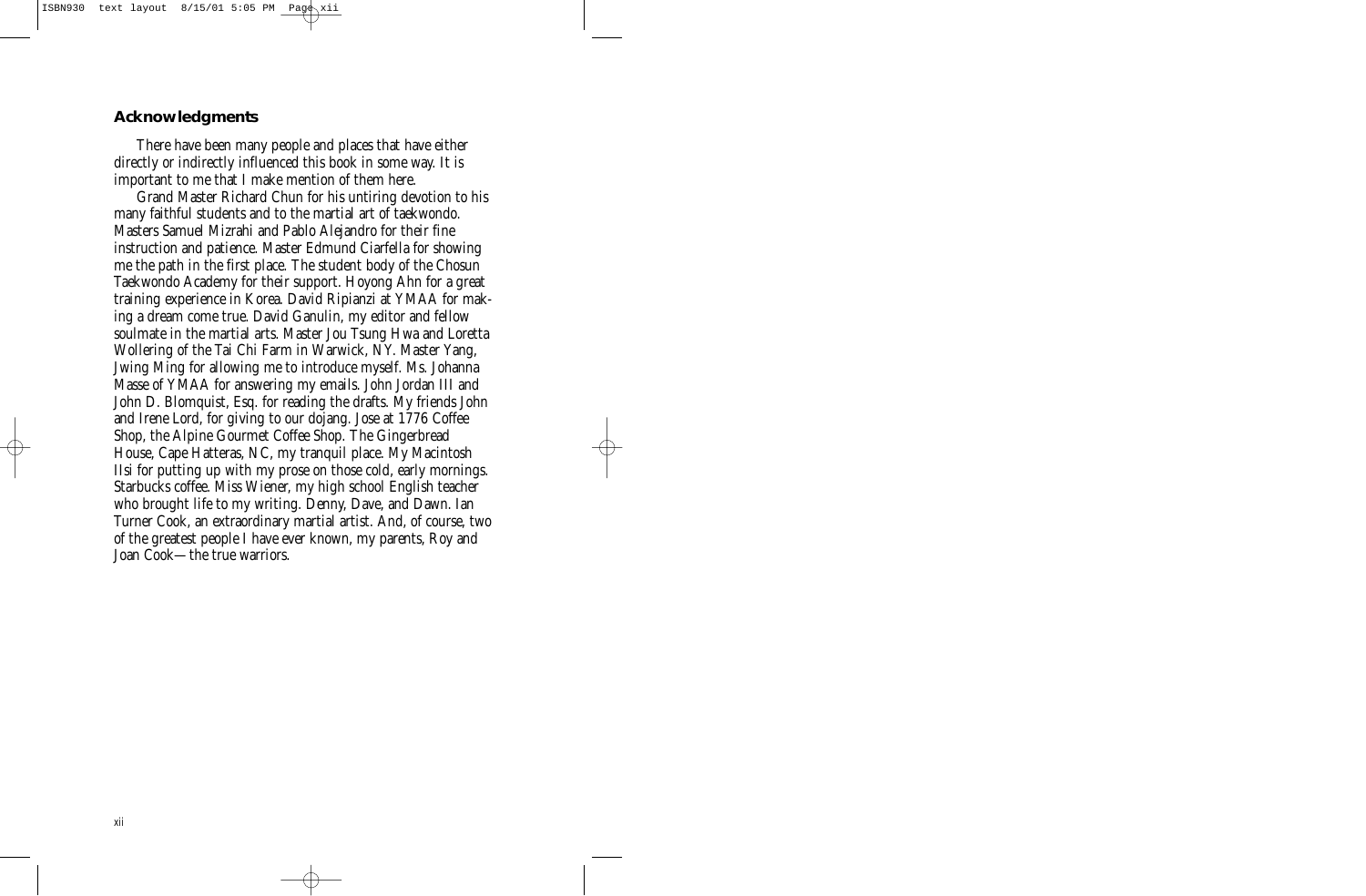MEMBER-THE UNITED STATES TAEKWONDO ASS'N. THE WORLD TAEKWONDO FEDERATION



220 EAST 86TH STREET **NEW YORK, N.Y. 10028** TEL: (212) 772-3700

# Richard Chun Taekwondo Center, Inc.

Dear Mr. Cook:

As your Grand Master and President of the United States Taekwondo Association, I congratulate you on the excellence of your book, Warriors of a Different War...Taekwondo Tradition and Philosophy.

Your work speaks with authority based not only on your outstanding qualifications as an instructor, but also with the authority of The Richard Chun Taekwondo Center and the United States Taekwondo Association since your school, The Chosun Taekwondo Academy, is fully accredited by us.

Furthermore, it is obvious to me that your deep devotion to taekwondo has contributed greatly to the value of your book. Those searching for the rich, underlying philosophy that lies within the martial arts, will do well to make this work a welcome addition to their taekwondo library.

I am delighted to write this letter of recommendation and wish you and your taekwondo center every success.

Sincerely yours,

Grand Master Richard Chun 9th dan black belt President **USTA**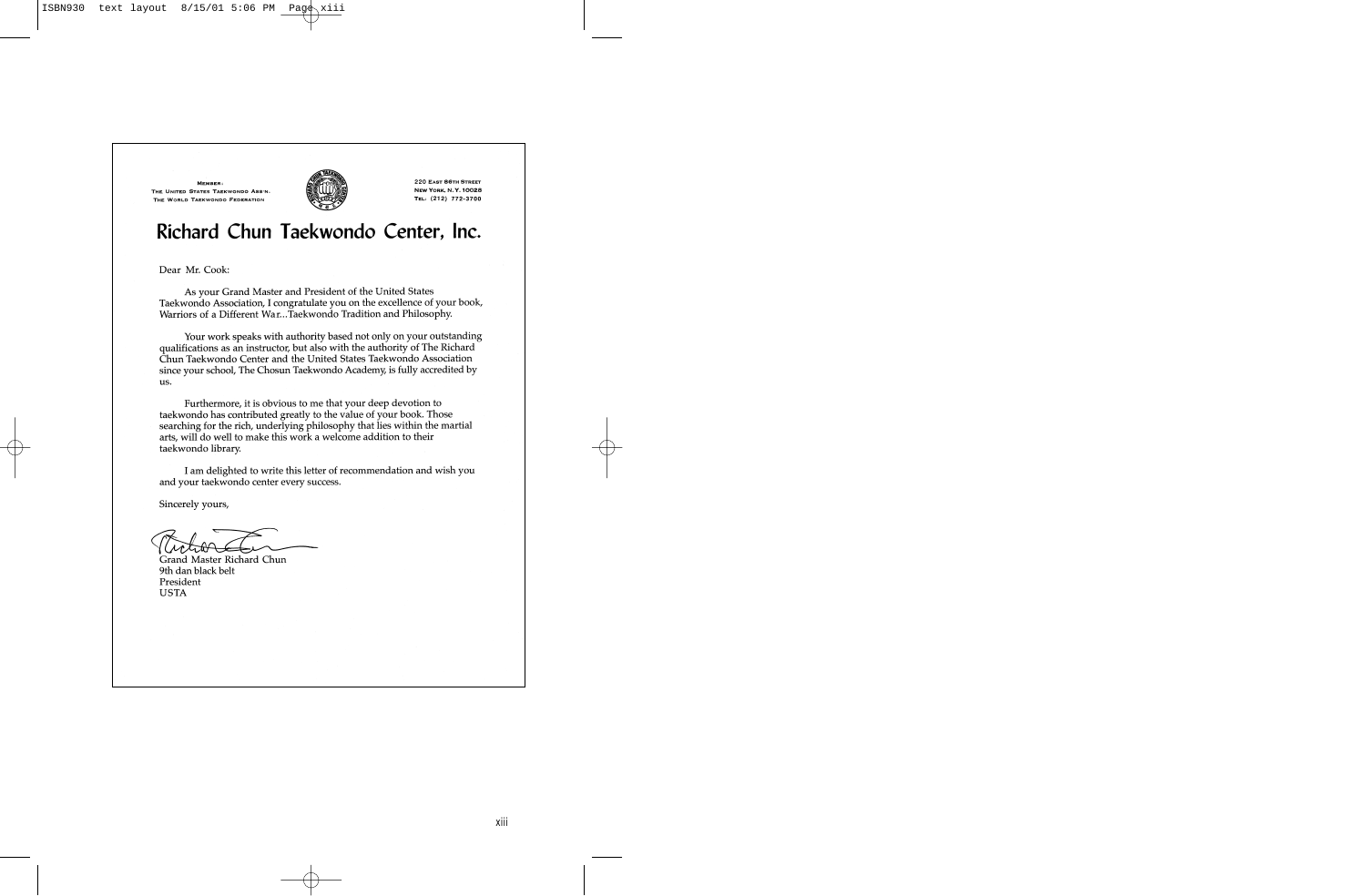# **C HAPTER 1 In the Shadow of the Hwarang**

You are standing on the Kyongju plain in the ancient king-<br>dom of Silla. The year is 669 A.D. In an effort to secure uni-<br>fiction, were headed assigned assignt the poisbboring fication, war has been declared against the neighboring kingdoms of Paekche and Koguryo. All around a battle is raging and sounds of combat fill your ears. Without warning, a soldier on horseback bears down on you. His razor sharp sword gleams brightly in the midday sun. Subordinating all conscious thought, you execute a high, arching crescent kick. The charging animal is startled as the kick makes contact and the horse tumbles to the ground, pinning its rider beneath. Astonished at the potency of this technique, you think back on the endless sessions of intense training this kick took to develop. The gratitude you feel towards your instructor is reflected in a renewed burst of confidence. Safe, at least for the moment, you turn to see from which quarter danger approaches next. Later that night, if a stranger were to eavesdrop on the hushed conversation going

on between comrades-in-arms, he might be surprised by the lack of boastful comments regarding those vanquished earlier that day on the field of battle. You and your allies are no ordinary soldiers. You are Hwarang warriors—patriots sworn to live by a strict code of honor.

The dawning of this golden age in Korean martial arts history can be traced back to the mid-seventh century. It was during this period that the tiny



Map of the Three Kingdoms.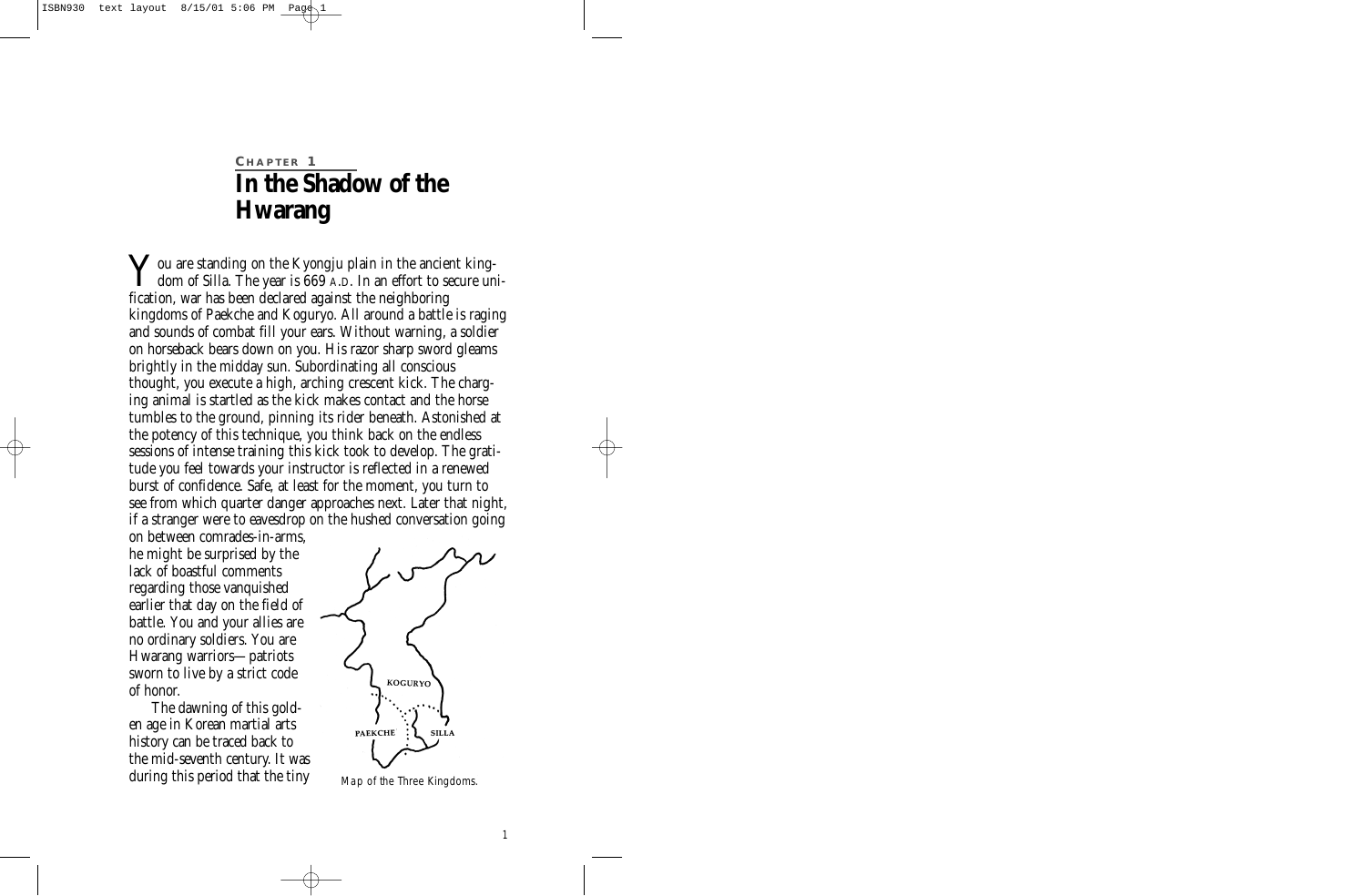

Tong-Il Jeon Palace is situated on the training fields of the Hwarang in what was once the ancient kingdom of Silla.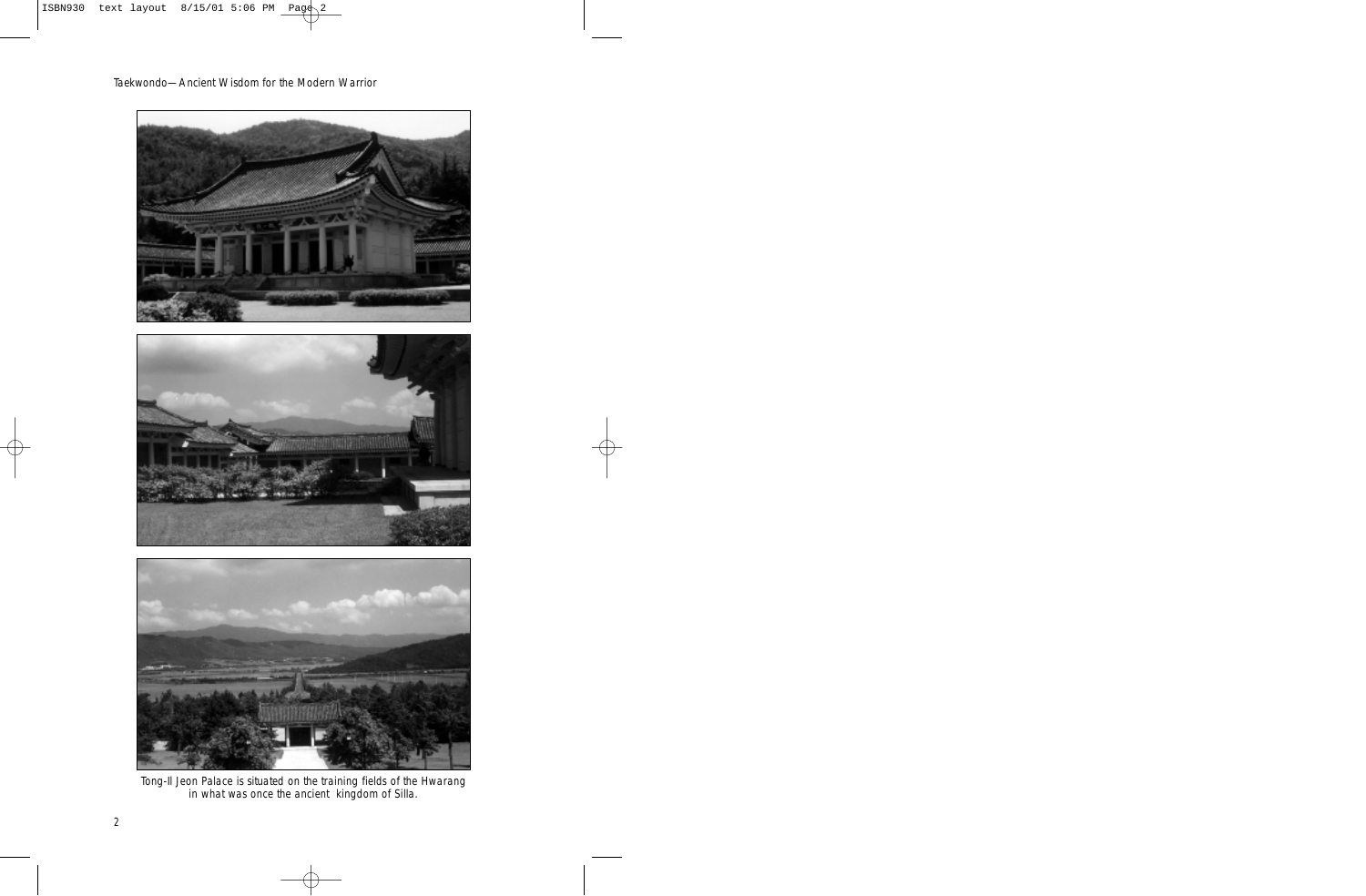kingdom of Silla requested aid from neighboring Koguryo in defending its shorelines against the ravages of Japanese pirates. King Gwanggaeto responded by deploying an elite contingent of soldiers numbering 50,000 strong. The warriors brought with them knowledge of *kwonbop,* an advanced system of empty-hand fighting skills. These specialized techniques were, in turn, transmitted to the Sillian army in strict secrecy. In an attempt to increase internal stability, Silla, the smallest and most vulnerable of the three kingdoms, reorganized its government while consolidating its citizenry in answer to the nation's changing needs. This resulted in strong leadership and institutions that reflected the nationalistic spirit of the day. The Hwarang exemplified such an institution.

Founded under King Jin Heung, Hwarang-do or "the way of the flowering manhood," represented a fraternity of Silla's noble elite composed of young people drawn from prestigious families. In addition to being trained in kwonbop and *subahk,* yet another native fighting style, the Hwarang were governed by the Five Codes of Human Conduct. These Five Codes served as a set of moral standards handed down by the Buddhist monk, Wonkwang Popsa, after he was approached by Kwisan and Chuhang, two Hwarang warriors seeking ethical guidance. Among these tenets were those emphasizing loyalty to one's country, the demonstration of respect towards elders, and restraint against the wanton spilling of blood in battle. In an effort to satisfy their spiritual as well as their martial needs, the young warriors of the Hwarang



The mission of the Hwarang Educational Institute, built in 1973, is to develop the spirit of the Hwarang in today's Korean students.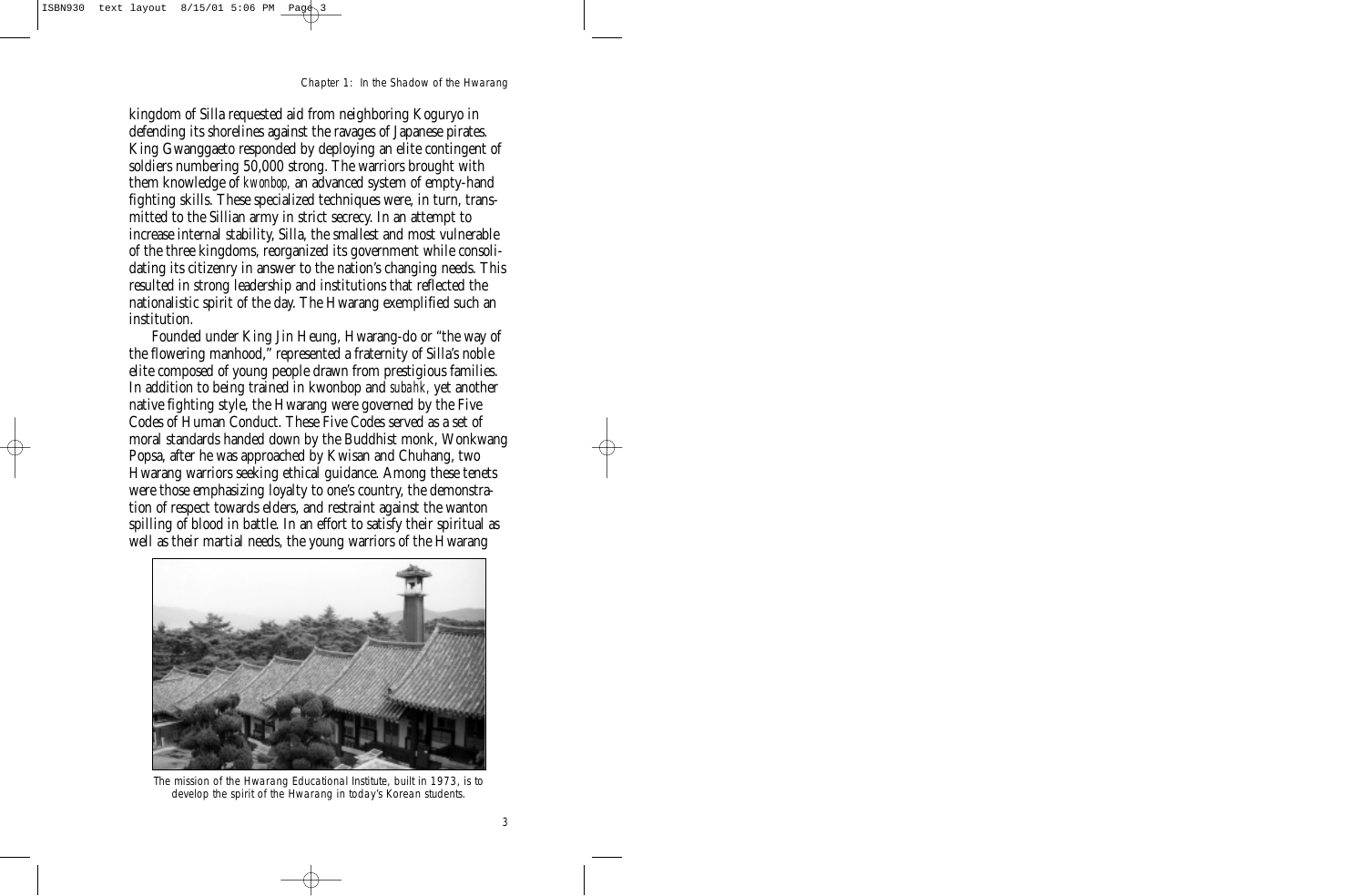also studied a mixture of music, dance, poetry, and philosophy.

Both Sillian culture and Hwarang-do were heavily influenced by the three major Eastern philosophical paradigms of the day. From the teachings of Confucianism came devotion to state and family, from Buddhism, a heightened sense of commitment to the common good, and from Taoism, belief in the harmonious balance of nature. Originally, divine worship was never intended to play any part in these philosophies-turned-religions. Rather, they were viewed as a path to self-enlightenment or, in the case of Confucianism, a blueprint for ethical behavior. Therefore, by fusing the secret techniques of kwonbop and subahk together with the above principles, Silla's warrior elite was unwittingly setting the stage for a single, cohesive martial philosophy that would endure throughout the centuries. The Korean martial art, taekwondo, as we know it today, is a direct descendant of this rich heritage. Moreover, the ethical standards endemic in its teachings stem from the Hwarang Code of Honor. Shrines and temples still exist that overlook the great expanse of the Kyongju plain, dedicated to the legendary courage and stunning victories of the Hwarang.

Proficiency in the martial arts proved a valuable asset to those living in the seventh century on what would later become the Korean peninsula. But political and geographical considerations have evolved dramatically over the years. Clearly, the martial arts of today are vastly different from those practiced by the Hwarang warriors of the past both in form and spirit. Historically, these styles of empty-hand combat were instituted as a means of unarmed self-defense by those unable to acquire weaponry due to tribal economics or social standing. In all probability, these arts held little philosophical value other than that found in the pride of victory, or the humiliation of defeat.

It was not until the time of Wonkwang Popsa and the Zen patriarch Bodhidharma that a spiritual and ethical tradition began to flourish and permeate the underpinnings of martial philosophy establishing both a virtuous response to threat and a 'way' or 'path' towards superior living. Once imbued in the warrior's structure of thinking, however, it was only a matter of time (albeit centuries) before these elements would cause what was once exclusively battlefield tactics to evolve into the martial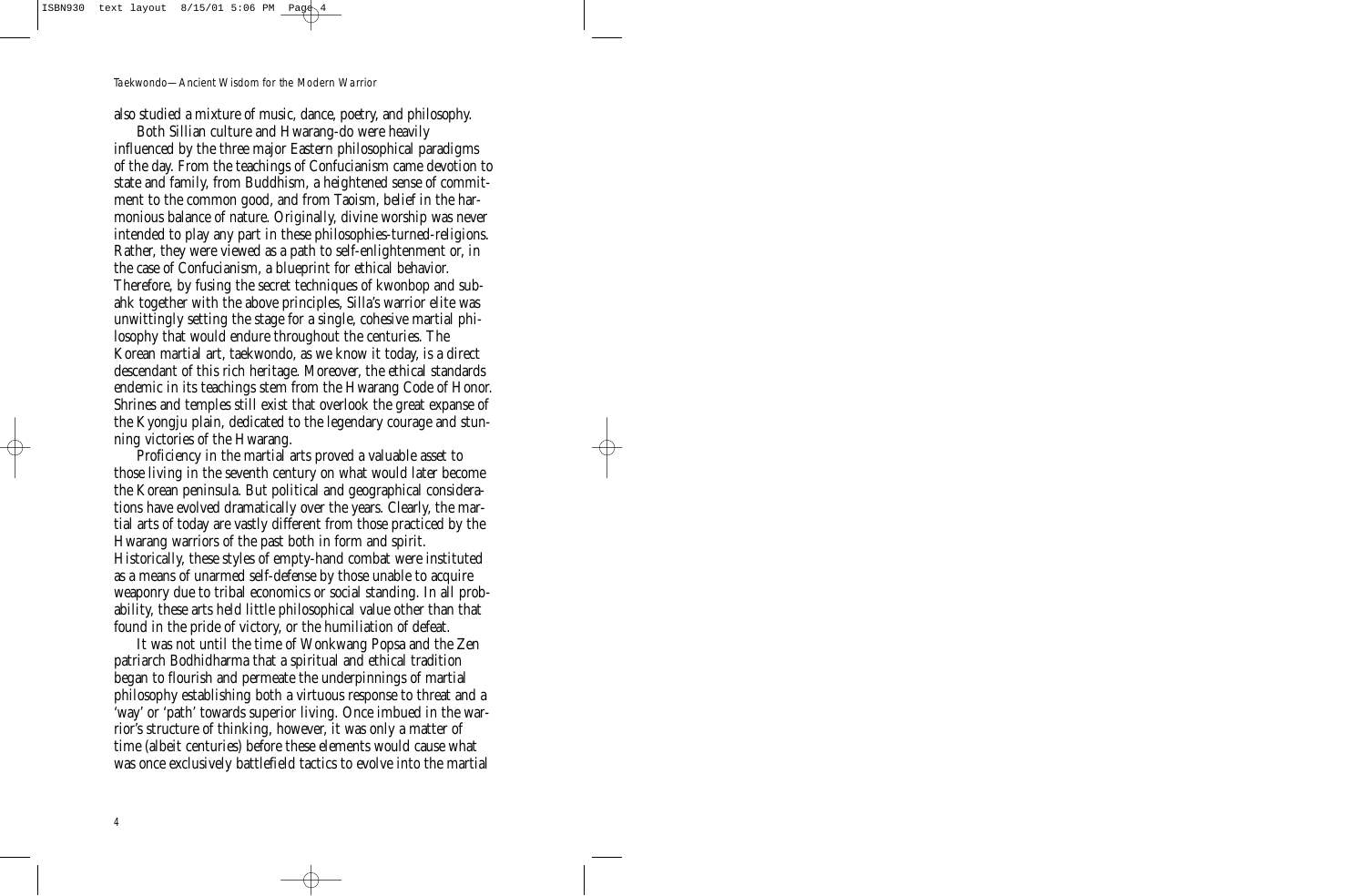arts we are familiar with today. This leads us to the principle question around which this work revolves: What possible benefit can a study of the martial arts, with taekwondo leading the way, offer in a world where we are no longer burdened by the threat of hand-to-hand combat on a daily basis? In order to give this question the proper attention it deserves, we will first examine the history and tradition of taekwondo, determine its definition, and later analyze the physical, psychological, and spiritual promise it holds for the modern day warrior. Let us begin our journey, then, at a most unlikely place—a walk through the fateful shadow cast by the deeds and actions of the noble Hwarang.

Looking back, the period between 660 and 935 A.D. epitomized a true renaissance in Korean societal history. Hwarang-do continued to prosper under Silla's united, highly civilized culture. Maritime trade flourished with Korean ships ruling the waves. The arts and education thrived. State sponsorship of Buddhism resulted in a free exchange of thoughts and ideas between Sillian clerics and their Chinese counterparts. Monasteries were constructed, and a general sense of social consciousness pervaded the country with its rulers effectively leading by example. During this time *taekkyon,* an indigenous martial art featuring circular kicks, enjoyed popular acceptance by the citizenry with demonstrations being performed at festivals and government functions. Students and military personnel were taught the martial arts at specialized training centers located high in the mountains. Much of the prosperity enjoyed during this period has been attributed to the Hwarang who, through indomitable spirit, were responsible for maintaining a strong Korean identity. Even so, by the start of the tenth century, Sillian power began to wane.

It is sometimes difficult to imagine what sociopolitical dynamic would cause a culture as vibrant as Silla's to diminish in stature and eventually dissolve. In truth, the causes were not very distant from those faced by many contemporary societies. Disparity between classes, increasing taxation, and external political pressures all contributed to a shift in government. In what was perhaps the first example of a controlled transfer of power in Asian history, King T'aejo assumed leadership of the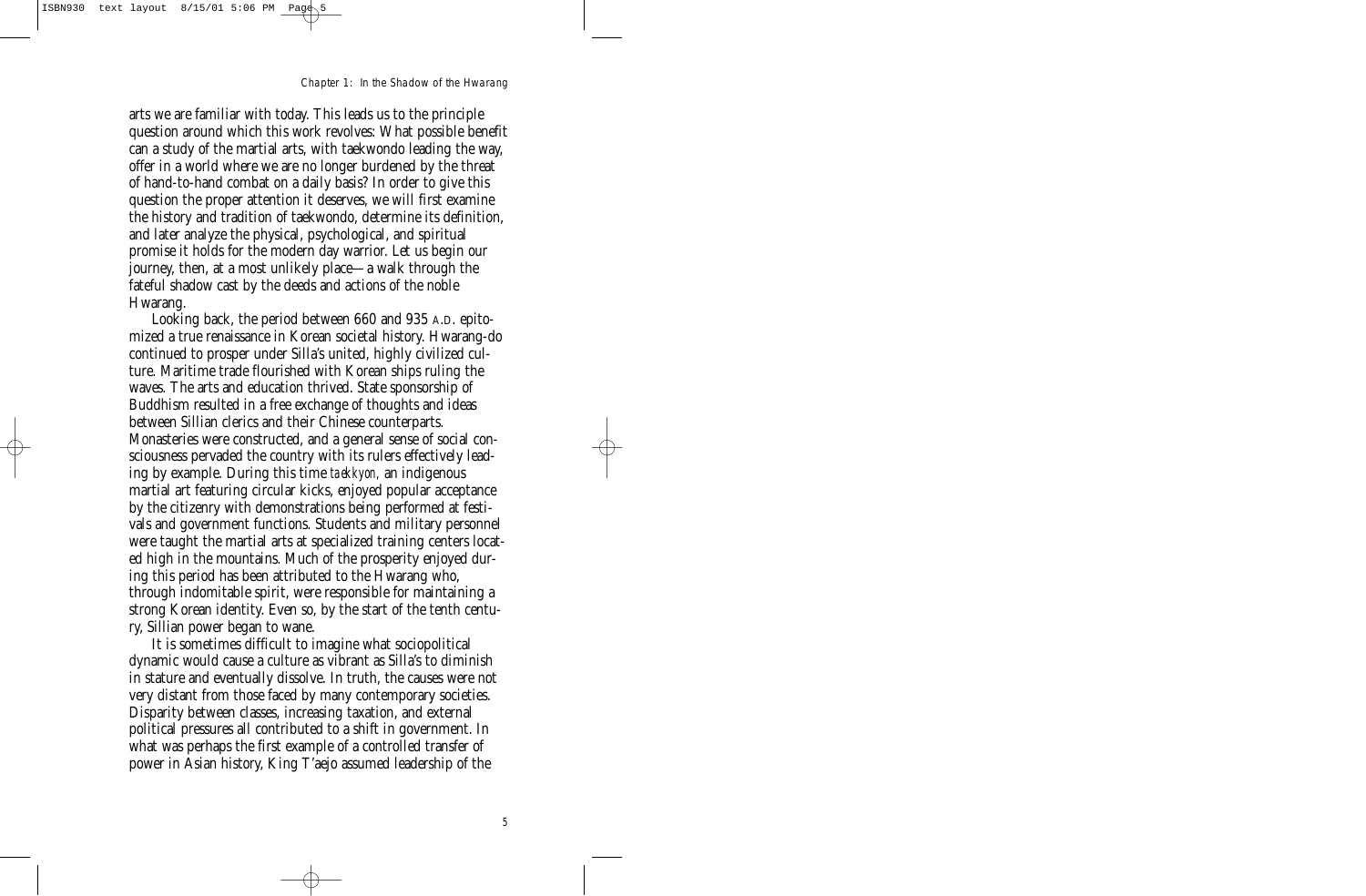self-named Koryo dynasty, establishing its capital in Sondong. The years between 918 and 1391 A.D. saw many changes in the fabric of Korean society. Although undue taxation was eliminated and a high level of education maintained, the Koryo population suffered many hardships at the hands of the marauding Japanese and Mongol forces, pushing the nation's spirit and defenses to the limit. During this period, gunpowder and other forms of advanced weaponry made an appearance on the field of battle resulting in what was to become a gradual decline in the practical application of the martial arts. Still, the Koryo kings used the native disciplines of subahk and taekkyon as forms of entertainment during state rituals and sporting events. However, the repeated attacks by Japanese pirates and roving bands of Mongols finally took their toll during the latter part of the fourteenth century, destabilizing the government to the point of dissolution.

It was during this period that General Yi-Song Gye stepped in to take control over the disheartened nation. He established the longest surviving government in Korean history. From 1392 to 1910 A.D., the Yi dynasty distinguished itself under the leadership of King Sejong, by creating the Hangul alphabet in 1443—a set of phonetic characters still in use and the pride of the Korean people. Through the use of this alphabet, education evolved even further by allowing the publication of many classical works. Mirrored by a disenchantment with Buddhist beliefs, Confucian ideology had become firmly ensconced in Yi culture as reflected by a strict adherence to literal art rather than those of martial origin. Concerned more with struggles for power, the prevailing leadership allowed the practice of taekkyon and subahk to diminish.

The full effect of this trend would not be felt until 1592 when Japanese forces launched a massive attack against China, using the Korean peninsula, known then as Chosun, as a stepping stone in the process. Essentially defenseless, the population managed not only to survive, but triumph by drawing on the talents of guerrilla units that had been secretly trained in the martial arts at monasteries and estates throughout the region. Out of this conflict came the heroic Admiral Yi, a strategist of unsurpassed proportions whose radical approach to naval warfare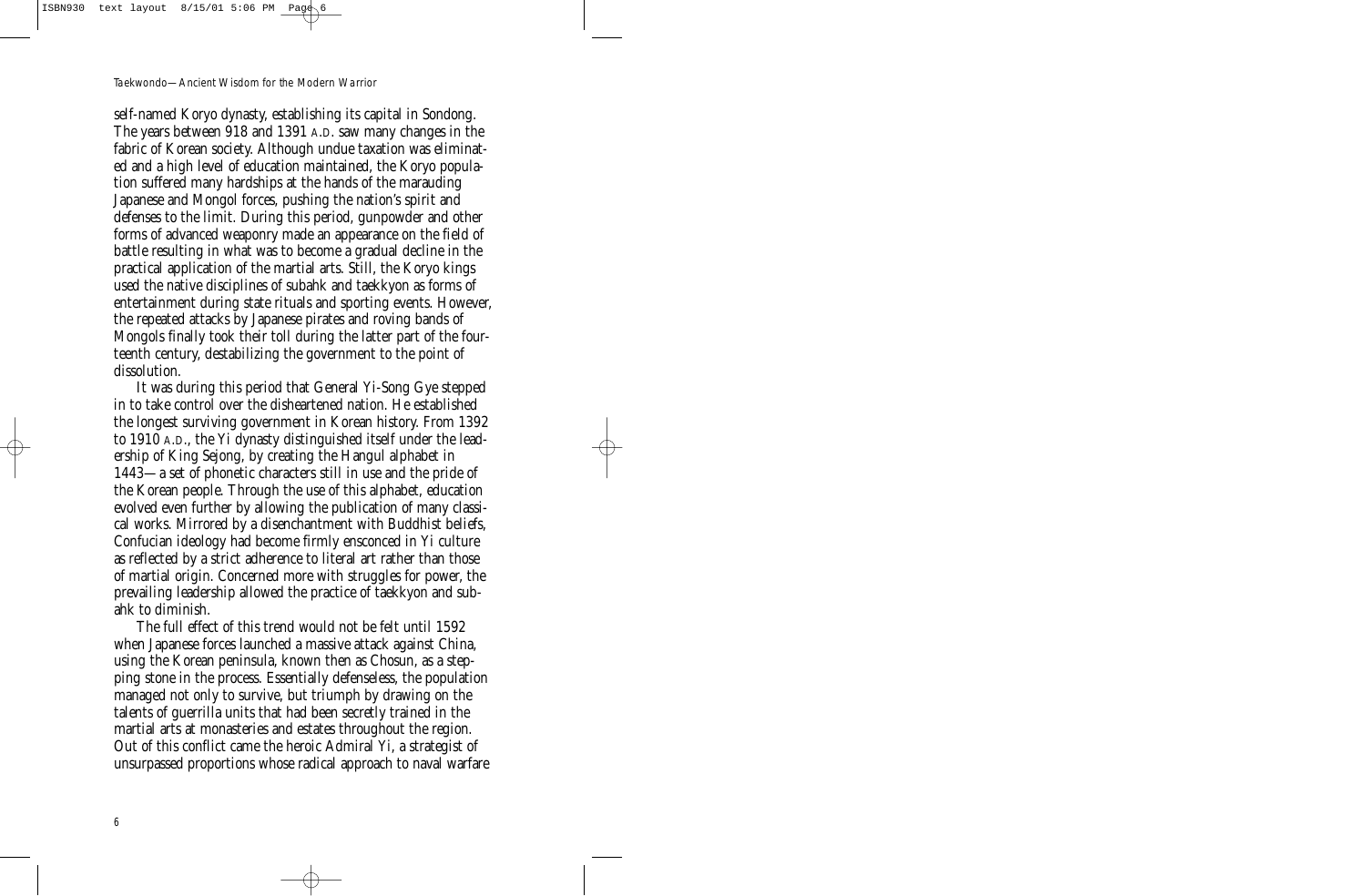played a major role in permitting Chosun to remain independent. Furthermore, the royal government, realizing the error of its ways, began once again to support the martial arts and bolster defenses.

One remaining artifact of this renewal is a volume entitled the *Muyedobo-Tongji,* a text illustrating martial arts techniques fully resembling those practiced today in taekwondo. Nevertheless, the eighteenth and nineteenth centuries found yet another suppression of the martial arts, this time officially sanctioned. Intellectual activities were on the rise, accompanied by the introduction of Christianity. Japan continued its fight for the Korean peninsula, battling first with China and then Russia for dominance over the strategically important nation. Finally, in 1910, after centuries of hostilities, the formal annexation of Korea took place effectively bringing an end to the five hundred-year-old Yi (Chosun) dynasty, and placing the nation under Japanese imperial rule.

During this darkest of times, the Japanese forces attempted to eradicate all vestiges of Korean culture by closing schools, destroying historical documents, and curtailing all practice of the martial arts. Fearing reprisal by their tormentors, many of the original masters of the martial arts went underground after witnessing the persecution and execution of their brethren. Some chose to go into exile, traveling to China or America. Others, forced to serve out the war working in Japan, continued in the martial arts by studying *karatedo.* Fortunately, the spirit of the Korean martial arts was kept alive by rebels training in ancient monasteries and villages scattered throughout the stricken country.

Following the ravages of the Second World War and later the Korean conflict, the nation finally gained its long sought independence from the Japanese and Chinese aggressors. Korean masters returning to their native land once again began to practice the martial arts forbidden by law under the Japanese occupation. In an effort to restore a national identity, the various *kwans,* or martial arts schools, began negotiations in April of 1955 aimed at uniting their styles under a single banner that would eventually come to be known as taekwondo. Since that time, the Asian martial arts have become a combined source of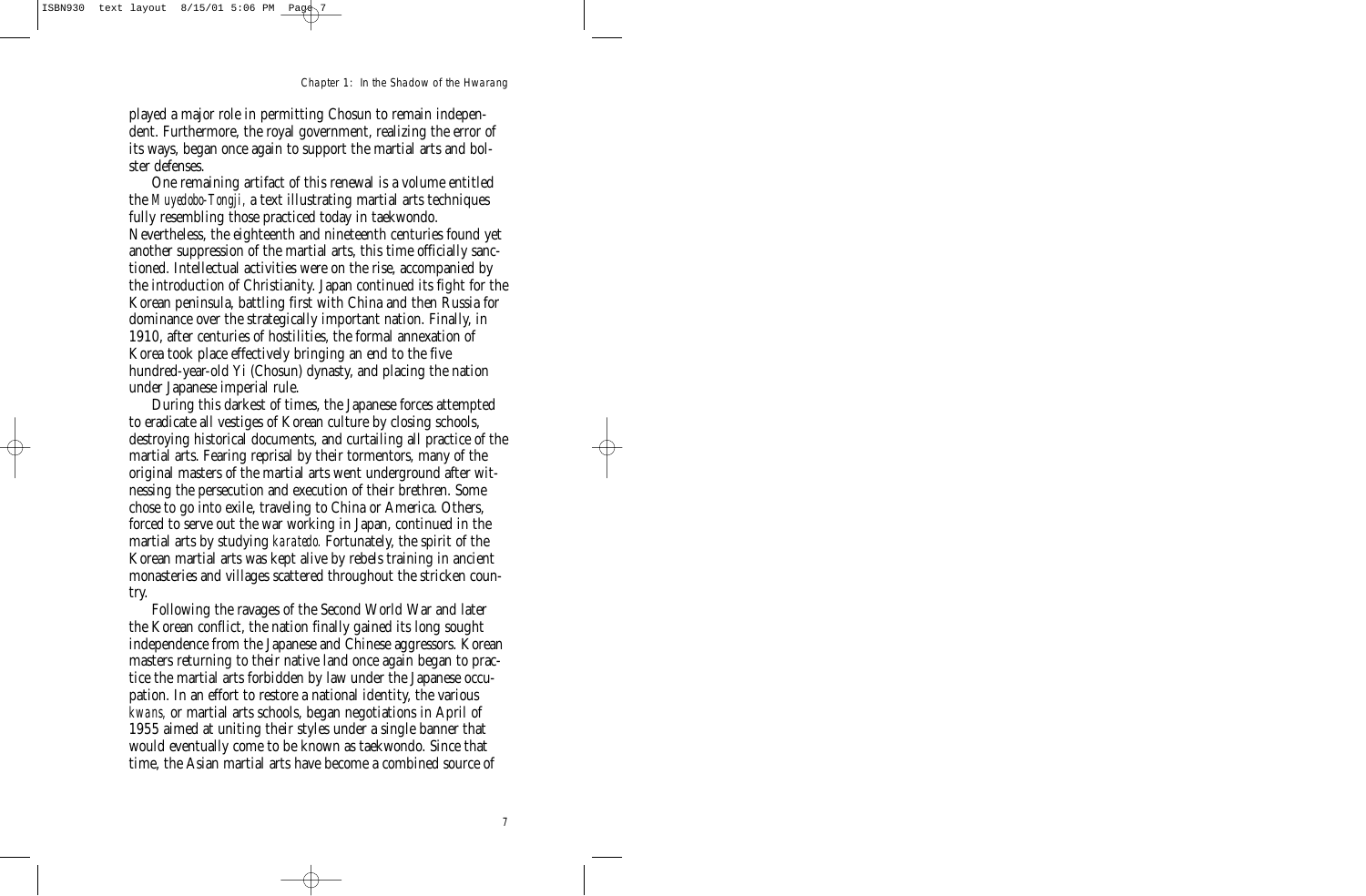mystery and curiosity in the minds of many Westerners. American military personnel returning from battle-torn Korea brought with them tales describing unarmed fighting arts in sharp contrast to the pugilistic sporting styles familiar to those back home.

As legend had it, masters of diminutive stature would send brawny servicemen flying through the air with a simple twist of the hips. Others, it was claimed, endowed with a secret knowledge of mind over matter, could kill with a single, well-placed blow. Some veterans who wished to continue their training after gaining proficiency in the martial arts overseas, acted as sponsors in obtaining American citizenship for their Asian mentors. Aside from a show of gratitude and respect, this action was undoubtedly motivated by the realization that there were very few teachers in the United States at the time capable of offering quality instruction. Original taekwondo pioneers such as Richard Chun, Henry Cho, and Jhoon Rhee continue to leave their mark on the martial arts community. Consequently, it was not long before schools began to spring up—first on the West Coast and then in major cities across the nation. Even suburbia, no longer immune to what can only be characterized as an explosive growth curve, boasts an abundance of training halls located in the ubiquitous strip malls and shopping centers.

In the distant past, many of the Asian martial arts were considered secret weapons by the family, tribe, or nation by which they were developed. Clearly, this is no longer the case. With differing styles jockeying for legitimacy and the recognition of taekwondo by the International Olympic Committee, what began as a system of self-defense in the 1950's has matured into a \$1.5 billion American industry. Although this trend has spurred heated controversy in certain circles given the traditional values associated with the martial arts, one cannot deny the impact it has had on making instruction more accessible to the masses.

This is particularly evident in the case of taekwondo where the flicker of hope that existed in post-war Korea eventually ignited an intense flame of interest in a portion of the general public inclined towards a study of the martial arts. This acceptance was partially driven by the high standardization of various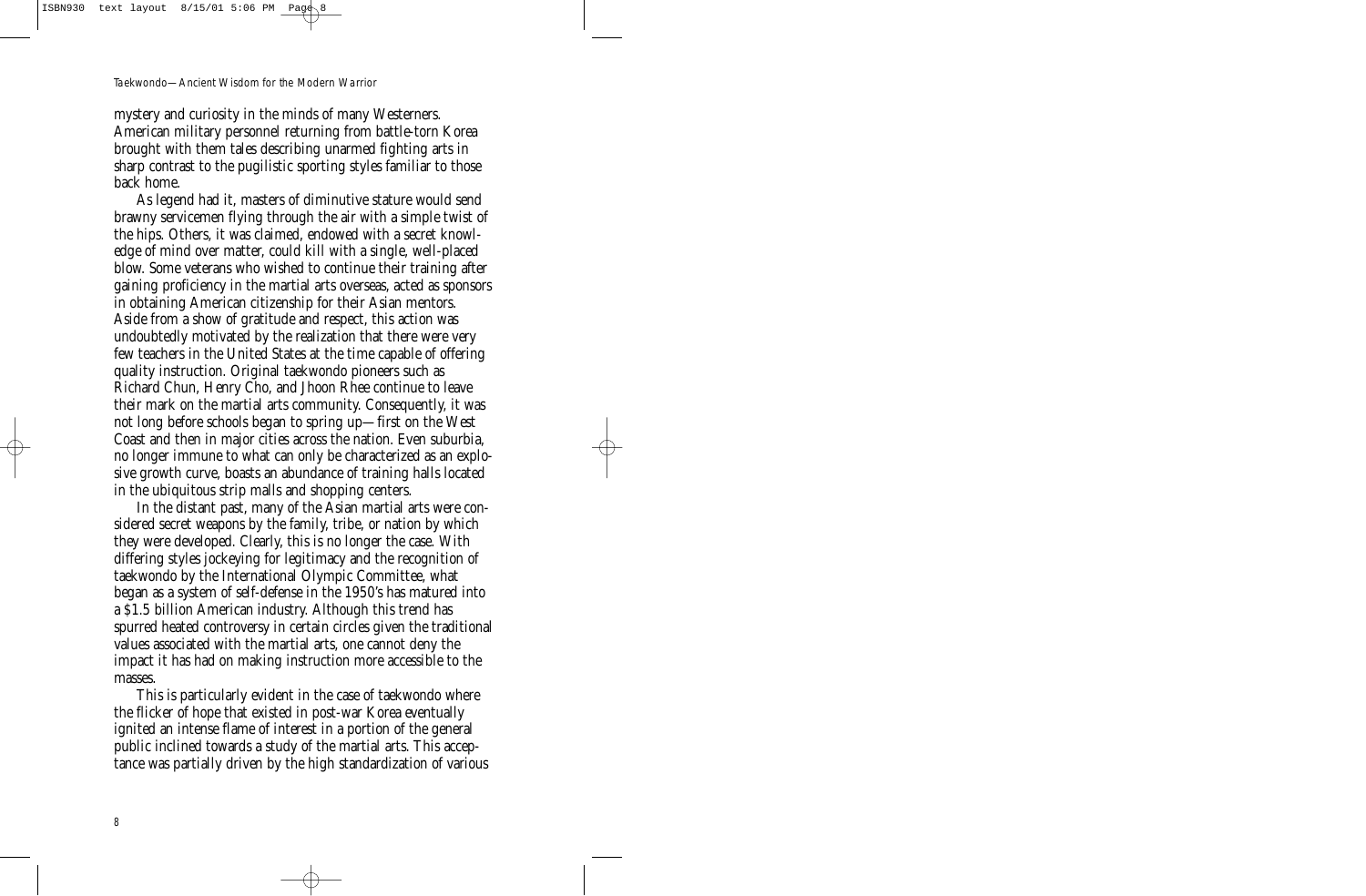techniques and forms unique to the Korean martial art. Organizations such as the World Taekwondo Federation under the direction of Dr. Un Yong Kim, the United States Taekwondo Association founded by Grand Master Richard Chun, and the International Taekwondo Federation headed by General Choi Hong Hi, have been responsible for blending these techniques into a cohesive curriculum that has made taekwondo the fastest growing martial art in the world today.

Literally translated, taekwondo is defined as 'foot-hand way,' or the art of smashing with hands and feet. These translations, while direct, are incomplete at best since they only hint at the myriad of moral and ethical benefits associated with this noble, Korean discipline. For decades taekwondo has been the perfect vehicle for cultivating inner strength, extraordinary endurance, and an effective arsenal of defensive skills. In its current iteration it can be thought of as a direct reflection of modern society's desire for a ritualized discipline devoid of religious dogma, but complete with both physically and spiritually enhanced sets of ethical principles by which to live. Beyond this, as the reader will soon come to realize, lies a universe filled with intangibles relating to the very essence of the art. For one, taekwondo has a proclivity for transforming even the most cynical man or woman into a spiritually enlightened person displaying a renewed passion for life. This seemingly impossible task is accomplished by constantly reminding the practitioner of their self-worth and unique place in the cosmic scheme of events.

Because we are living in a world of sometimes overwhelming proportions, technology, financial obligations, even the size of the buildings in which we live and work, can result in a feeling of insignificance. Therefore, by shunning conformity in the name of art, taekwondo allows room for personal expression beckoning the student to cultivate self-esteem through individuality. Moreover, taekwondo is an empowering art. It is a holistic method for nurturing internal strength by way of acquired skill. By this standard, the more frequently one trains and becomes proficient in the martial arts, the more one realizes they have less to defend against. Confidence begins to replace fear. Defensive skills become ingrained, resulting in one's ability to walk life's path appreciating its simple pleasures rather than being blinded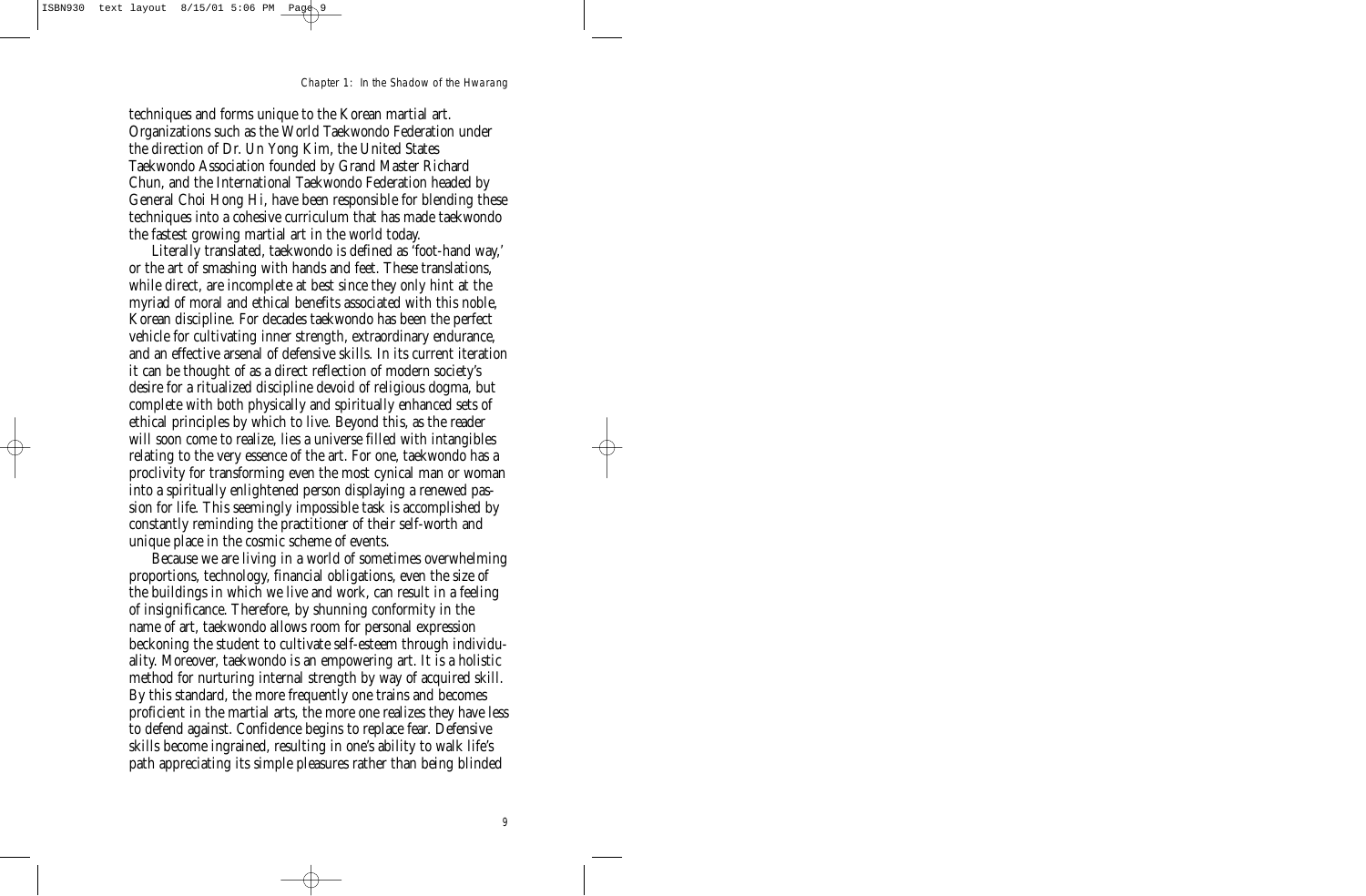by its daily perils. Therefore, contemporary taekwondo, taught in a traditional manner, is not merely about physical enhancement (although that will occur naturally over time), but about spiritual fulfillment—the goal of which is to clear a path in preparation for the martial artist to embrace the virtues and rewards life has to offer.

The emotional wars the modern day warrior must face on a daily basis are most likely very different from those fought by the Hwarang. While many of the physical techniques have remained intact, the weaponry and protagonists, being of a starkly dissimilar nature, have radically changed over time requiring an improved suit of armor. This garment must be woven with the threads of self-esteem, the leather of confidence, and the metal of perseverance. Traditional taekwondo, as the reader shall discover, if practiced with diligence and sincerity, is certain to provide the raw materials necessary to construct just such a suit of armor.

> To buy this book. Press the button below and go to YMAA Shopping.

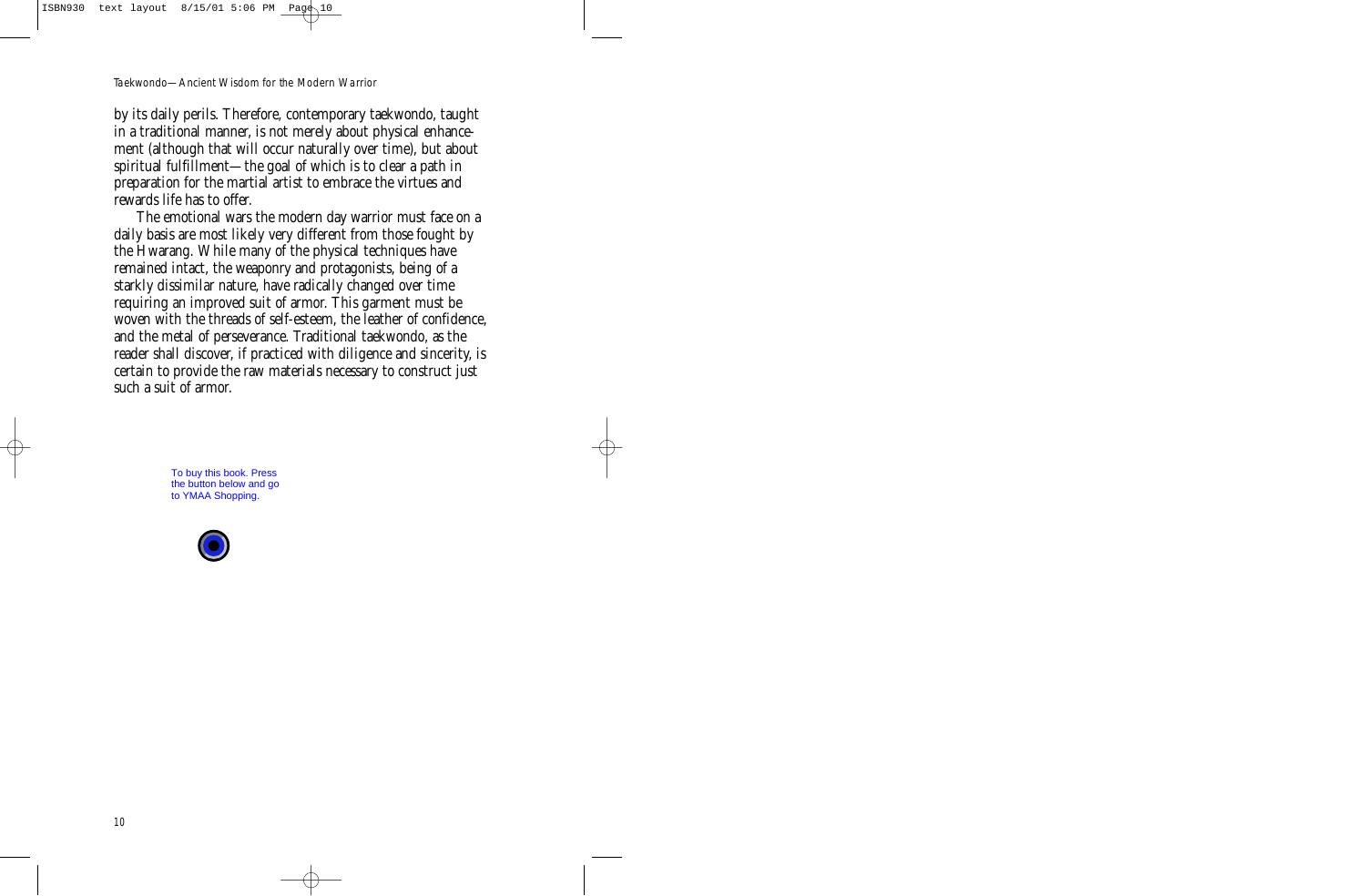### **About the Author**

Doug Cook holds a third degree black belt in the Korean martial art of taekwondo, and is certified as an instructor by the United States Taekwondo Association and World Taekwondo Federation. After training twice in Korea, he went on to become a five-time gold medalist in the New York State Championships and the New York State Governor's cup competitions. He holds a D3 status as a U.S. referee and has



received high honors from Korea in the form of a "Letter of Appreciation" presented by Grand Master Richard Chun, and signed by World Taekwondo Federation president, Dr. Un Yong Kim.

The author and his students are credited with the creation of the Chosun Women's Self-Defense Course—an effective workshop geared towards women of all ages, generally offered to corporate or civic groups as a community service. Recently, in response to a request for training from the U.S. Army National Guard/42nd Division, the author developed the Chosun Military Self-Defense course.

The author is a self-described traditionalist and places great emphasis on the underlying philosophical principles surrounding taekwondo. He demonstrates this belief by infusing meditation, breathing exercises, strong basic skills, and attention to the classic forms in his instruction.

Aside from continuing his martial arts education in New York City under the tutelage of world-renowned, ninth degree black belt, Grand Master Richard Chun, the author owns and operates the Chosun Taekwondo Academy located in Warwick, New York. The academy specializes in traditional instruction and internal energy development.

The author currently shares his knowledge of taekwondo through a series of articles he has written for *Black Belt* and other martial arts magazines. He is editor of the *United States Taekwondo Association Journal.*